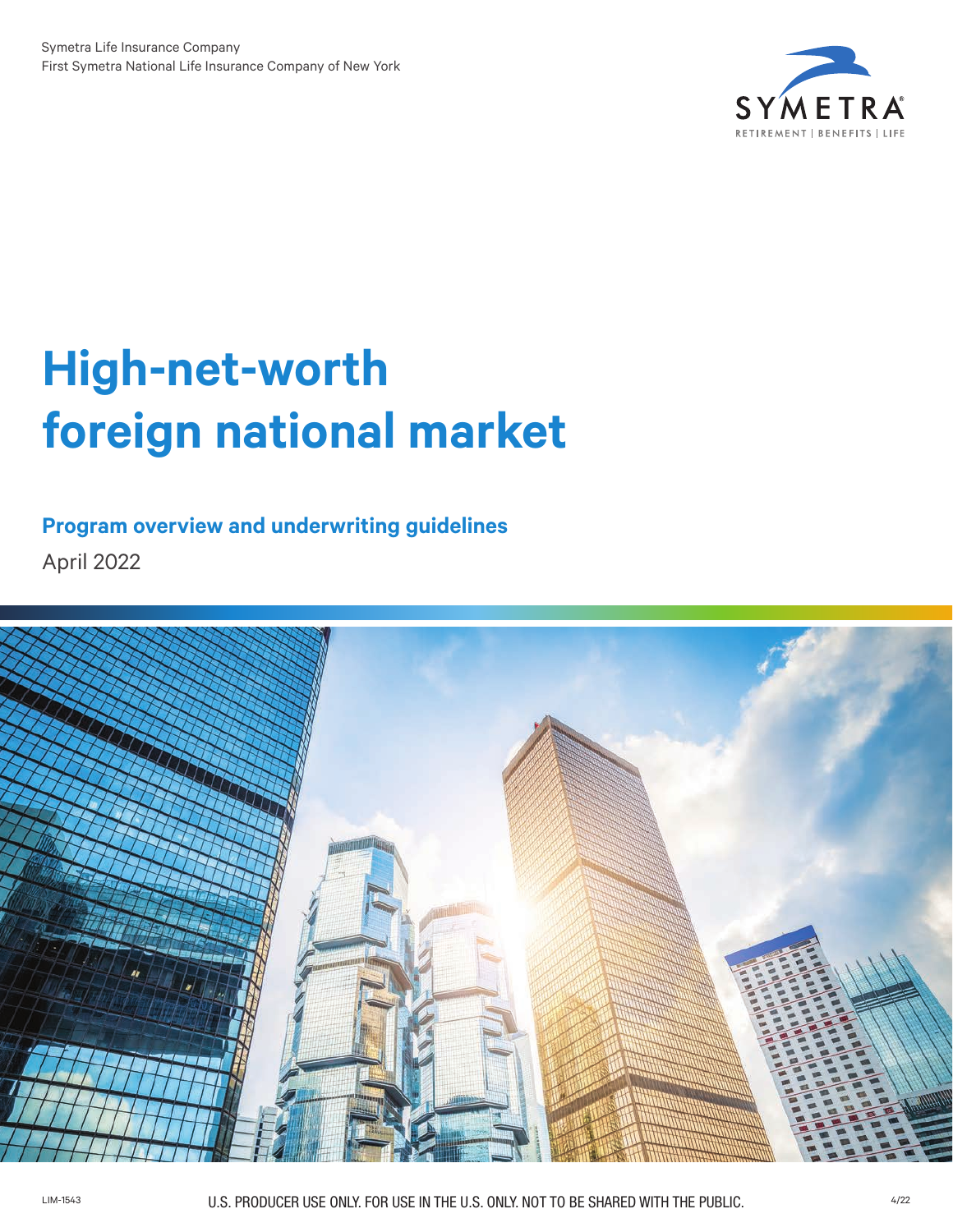# Solutions that move with your clients' needs

Today's high-net-worth clients may live or come from all over the world, but many share the same life insurance needs.

Our many years of knowledge and expertise can help clients who have ties to the United States navigate the generational wealth transfer process with a program and underwriting guidelines designed specifically for the high-networth foreign national (HNWFN) market.

**Advisory:** This material does not offer advice or consider the impact of applicable state or foreign laws and regulations or income or estate tax treaties between the U.S. and other countries upon prospective insureds and policyowners. The laws and regulations of some countries may limit or prevent their residents or citizens from purchasing life insurance outside of their country of residence. Eligible Clients should be advised to consult with their own tax, legal and financial planners to ensure compliance with their particular home foreign country requirements.

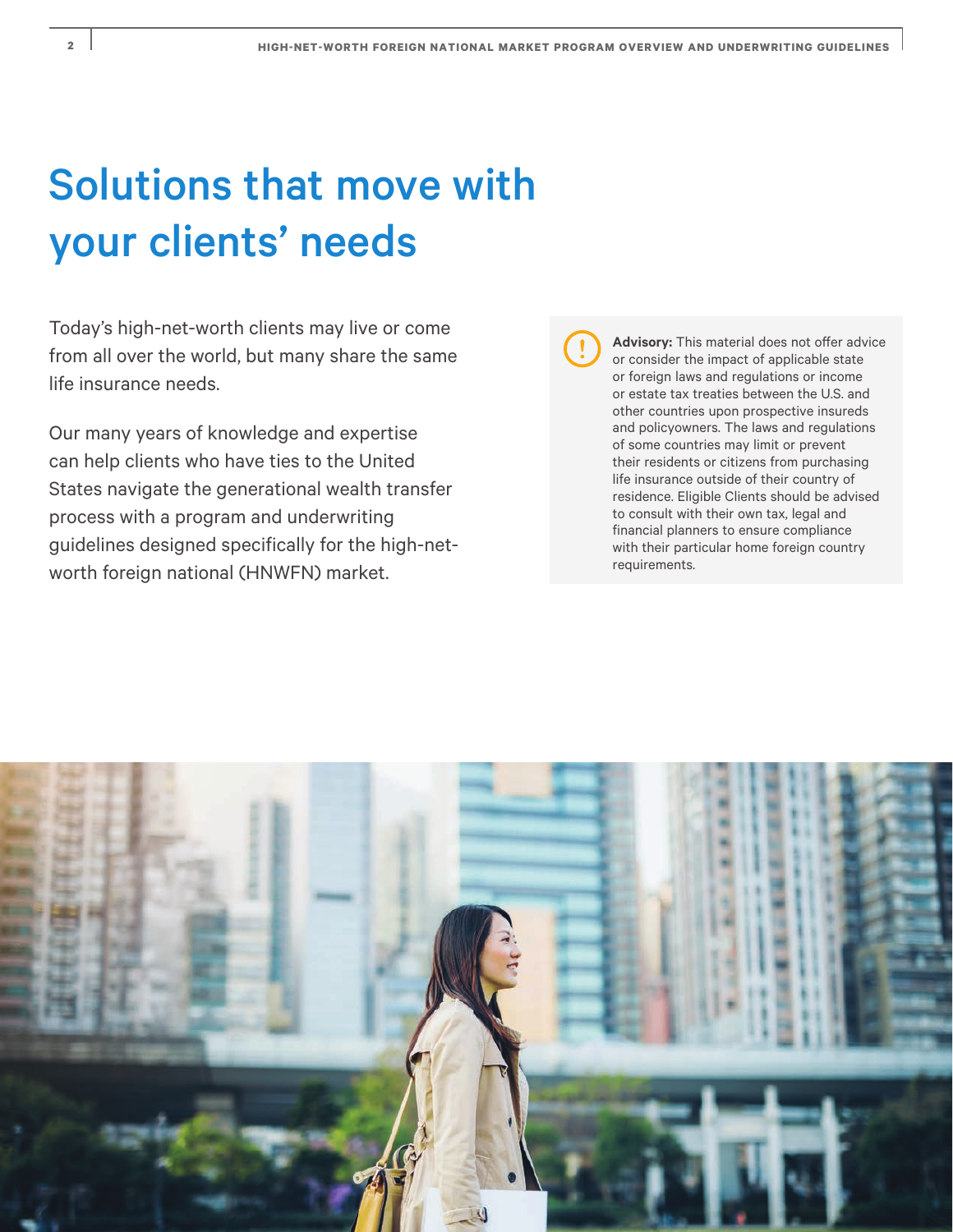### **Who is an "Eligible Client?"**

- High-net-worth foreign nationals with a regular and ongoing connection to the U.S. who have a need for life insurance.
- U.S. citizens or permanent residents (i.e., green card holders) living abroad for more than 12 weeks per year.

**Note:** Generally, U.S. citizens and permanent residents will be considered under domestic underwriting requirements. A "permanent resident" is a U.S. resident with a green card who intends to remain permanently in the U.S. and has multiple other evidences of permanence, such as owning a home, marriage to a U.S. citizen or long-term U.S. employment.

## **Submission cover letter**

Cover letters are very important when submitting life insurance applications and are a mandatory program requirement for this market. A well-written cover letter should:

- Introduce the client.
- Provide coverage details and the client's insurance needs.
- Confirm client's nexus or connections to the U.S.
- Outline the client's current health and medical history.

Please review our "Tips for an effective client cover letter" flyer (LIM-1549) for more information.

## **Who qualifies to be insured?**

#### **Basic Underwriting Qualifications**

A proposed insured must be an Eligible Client who has all of the following:

- A temporary U.S. visa.
- A valid passport.
- A global net worth of at least \$2 million (U.S.).
- A U.S. nexus/connection.

**Notes:** For citizens of countries participating in the U.S. Visa Waiver Program, the Visa is not a requirement. For the list of those countries please visit the U.S. Department of State website.

For citizens of Mexico, Border Crossing Card are acceptable if the card is not expired. Copy of the valid passport must be provided.

#### **U.S. Nexus/Connection**

The Eligible Client must satisfy *one* of the following U.S. nexus/connection requirements:

- Own real estate in the U.S.
- Own a business in the U.S.
- Be an employee of a U.S. domiciled company.
- Have primary employment at a company located in the U.S.
- Have U.S. tax liability.
- Have immediate family residing in the U.S.
- Travel on a regular or ongoing basis to the U.S. for business or pleasure.
- Have a U.S. bank account or brokerage account.

**Notes:** If the U.S. bank account or brokerage account is the only nexus/connection, we require a \$25,000 minimum balance that's at least one month old.

Evidence of a U.S. nexus/connection must be documented in a cover letter and in section 5b of the Symetra Solicitation, Sales and Services Agreement form.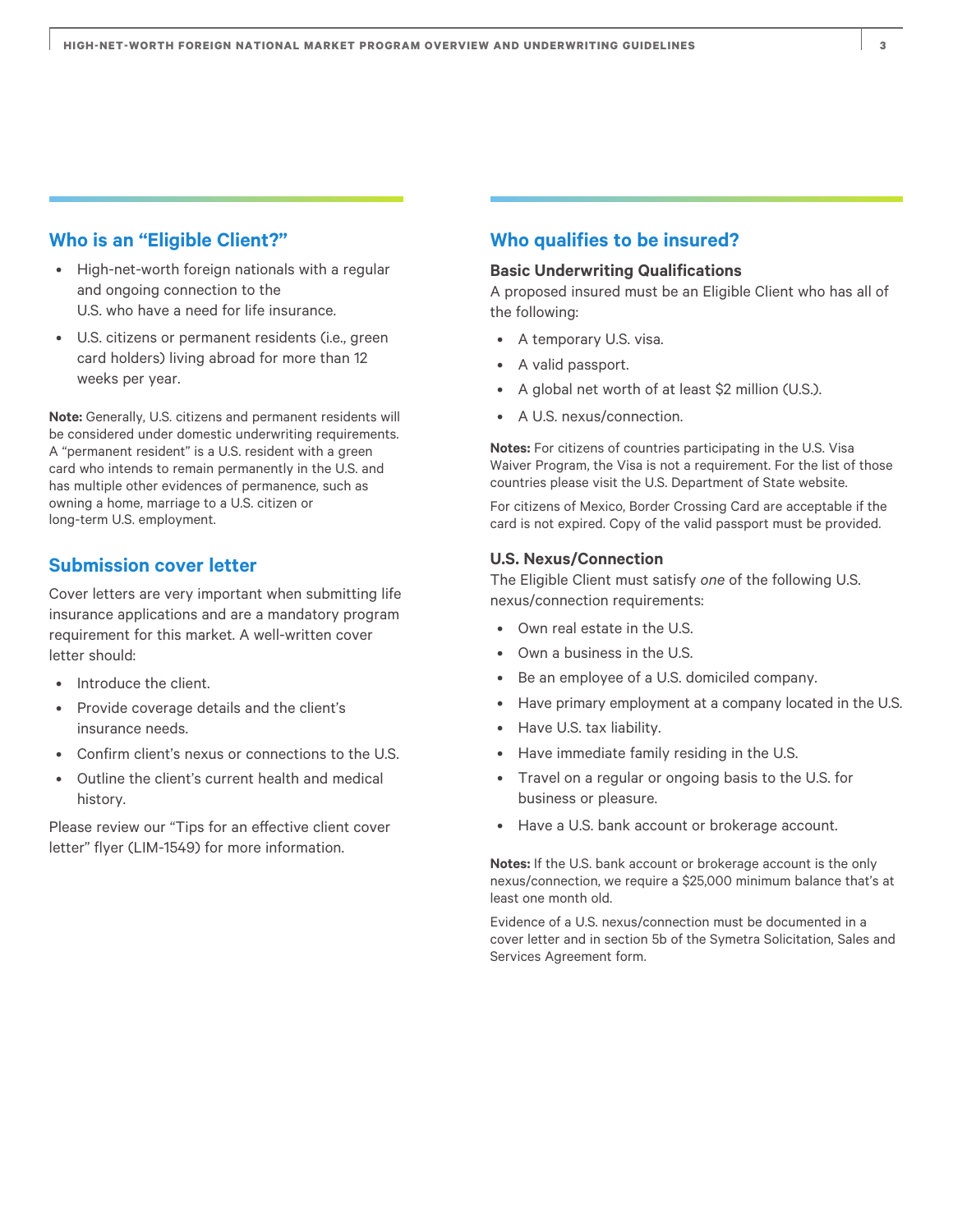

# **Disqualifications**

The following proposed insureds will not qualify:

- **Missionaries**
- Judges, politicians, government officials
- Journalists
- Military, police, security personnel
- Professional athletes and entertainers
- Proposed insureds with aviation risks
- Proposed insureds traveling to any country where an adverse U.S. travel advisory has been issued

## **Who can own the policy?**

Currently, we allow *two* types of ownership:

- **• Direct ownership** by individual foreign nationals. An IRS W-8BEN form is required in all cases with direct ownership.
	- The owner/insured is responsible for confirming that the laws and regulations of their country allow for their direct ownership of the applied-for life insurance policy.

**Note:** In addition to the completed application and any state required forms, please complete and submit the Symetra High-Net-Worth Foreign National Market for Non-U.S. Owner package (form LU-1097 or LU-1097/NY in New York).

**• U.S. ownership** for individual foreign nationals.

Acceptable types of U.S. ownership include:

- An immediate family member who resides and is a permanent resident in the U.S. and separately satisfies all the insured's "Basic Underwriting Qualifications" (listed on previous page).
- A U.S. corporation, partnership or limited liability company, provided the entity has a valid U.S. Tax Identification Number (TIN) and is the beneficiary of the policy.
- A U.S. trust with a valid TIN, provided the trust is the beneficiary of the policy.

#### **Notes:**

- Applicants should consult with a tax and legal professional to ensure they obtain the appropriate tax ID for the U.S. trust which will own the policy.
- The trust and trustee must complete the Symetra Trustee Certification form.
- In addition to the completed application and any state required forms, please complete and submit the Symetra High-Net-Worth Foreign National Market for U.S. Owners package (form LU-1122 or LU-1122/NY in New York).
- Foreign entities, foreign trusts, or foreign corporations are not allowed to act as ownership of the life insurance policy.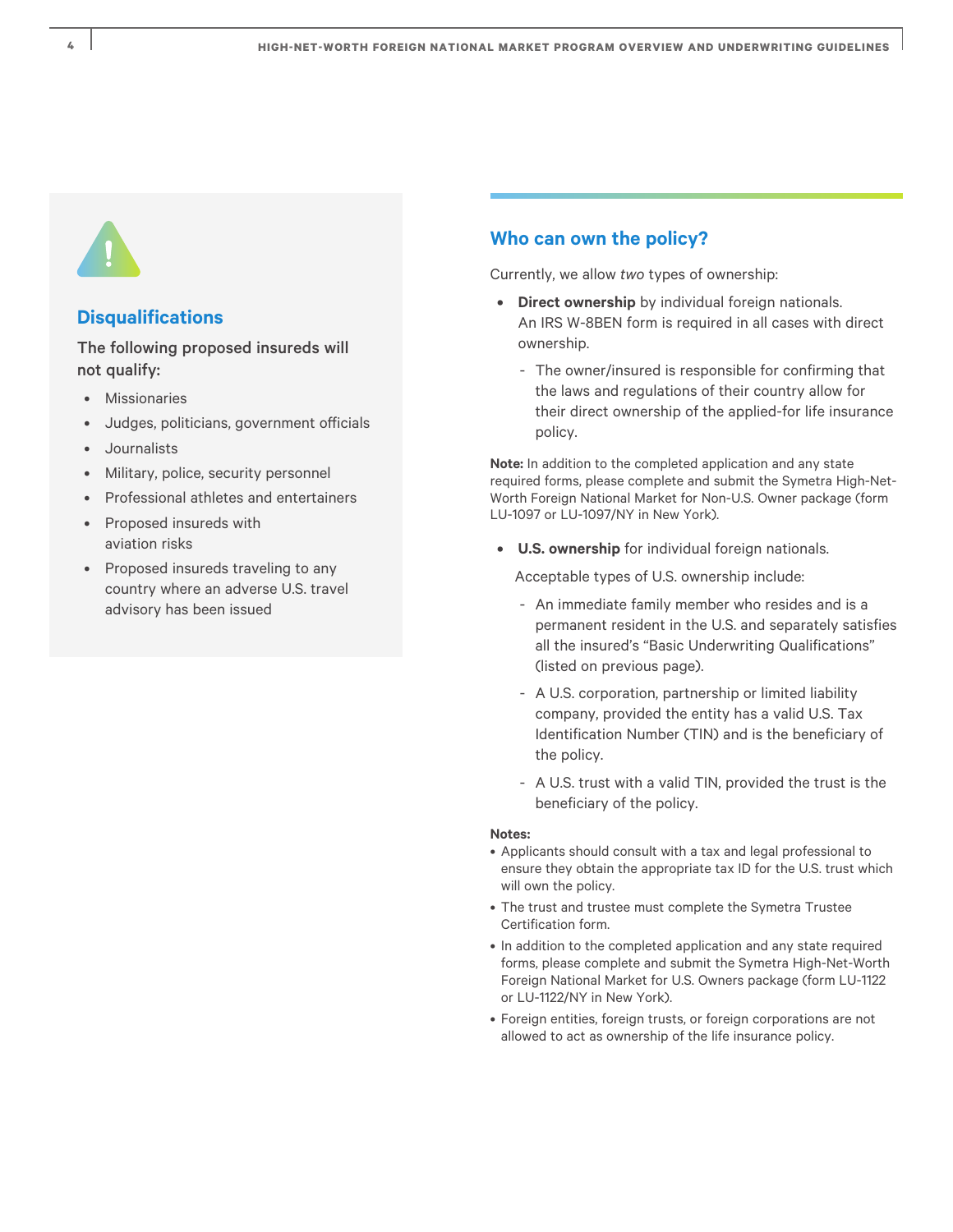### **How is the policy solicited and delivered?**

- All solicitation must take place in the U.S., while the insured and policyowner (if different) are legally and physically present in the U.S.
- Solicitation includes the entire insurance process: marketing, illustration, application, underwriting, medical examinations and tests.
- The application and any additional forms must be completed, wet signed and dated by the applicant while the applicant is in the U.S. Electronic applications and electronic signatures are not allowed.
- The signature date on all forms must be the date the applicant and/or insured signed, not the date the application is submitted (if different). Please be sure all forms are fully completed and in good order so the applicant is not required to return to the U.S. to correct and sign the forms again.
- If applicable, the Department of Homeland Security Records Consent Form (Form I-94) allows Symetra to verify when the applicant enters and departs from the U.S.
- Medical examinations performed outside the U.S., in a U.S. embassy in a foreign country or on a vessel in international waters will not be accepted.
- All policies must be delivered to the policyowner or to the designated *Attorney-in-Fact* in person, in the U.S., by the producer in the state where the policy was applied for and issued. The state of issue is the state where significant U.S. nexus is evident. If the U.S. nexus is different from the application and solicitation state, please complete the Foreign National Confirmation of Additional Location (FN CoAL) form (LU-1100).
- All initial and subsequent premium payments must be paid in U.S. dollars from a U.S. bank account held in the name of the policyowner. We reserve the right to accept or reject transfers to and from a bank or other financial institution based on regulatory restrictions or Symetra's payments policy.

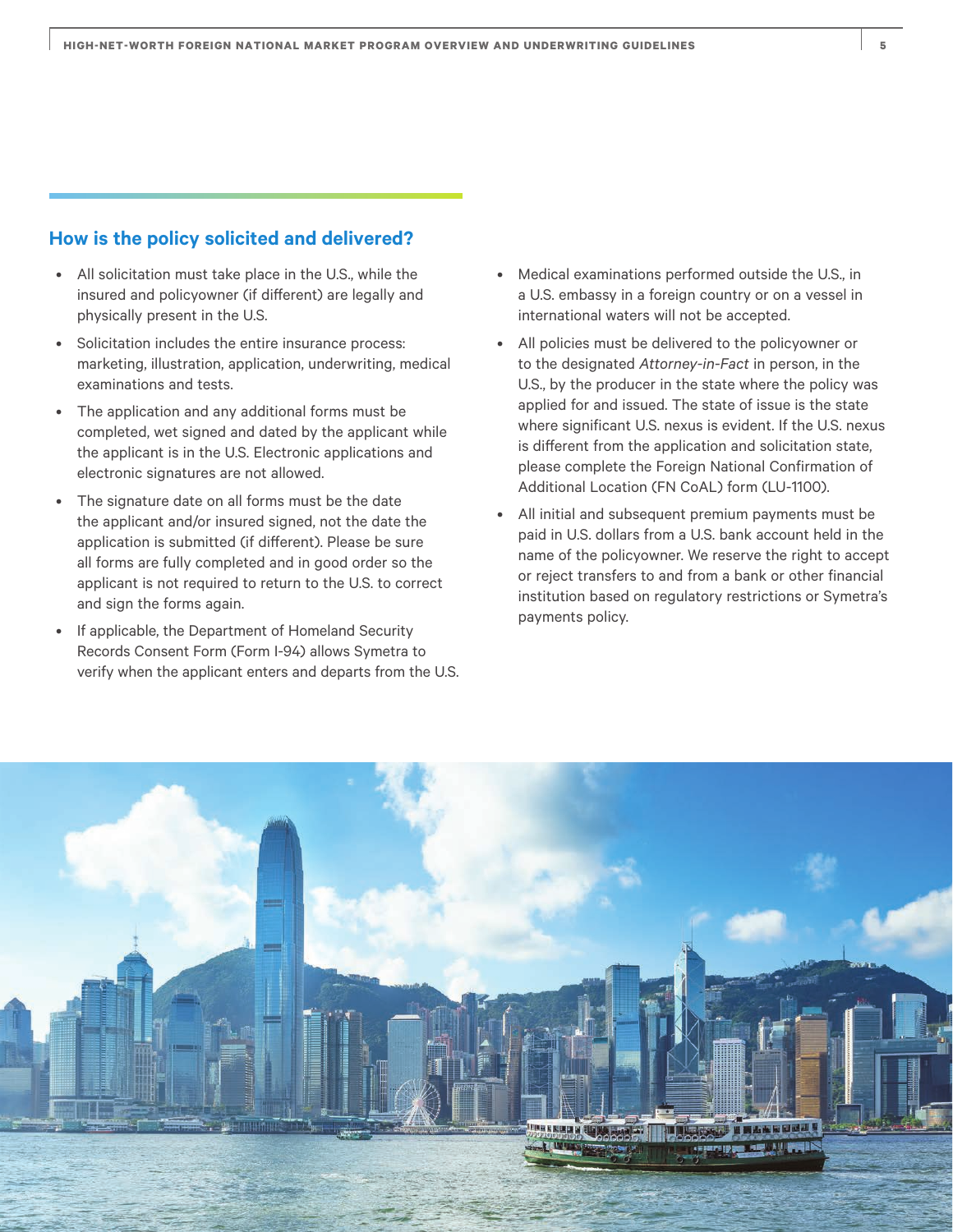# **What are Symetra's medical underwriting requirements?**

In addition to our routine medical underwriting requirements, all of the following apply:

- All medical examinations and labs must be completed in the U.S.
- Where applicable, a five-year medical history from all appropriate physicians and medical facilities must be provided.
- Attending physician statements must be provided in English or translated into English by a non-related,

certified third-party translation agency. Symetra will reimburse up to \$300 for the cost of translations, if the policy is issued and placed in-force.

# **What are Symetra's financial underwriting requirements?**

Based on the face amount applied for, in addition to our routine financial underwriting requirements, we may also require, at our discretion, one or more of the following:

- Verification in writing of all financial documentation by an independent third party, such as a CPA or attorney.
- Letters of reference from financial institutions with account values and duration or relationship. If not provided, detailed account statements must be submitted to support the declarations of financial worth.
- A minimum of two years of resident country tax returns.
- Business tax returns for the past two years, including all schedules if the business comprises more than 15% of the net worth and is not reported as "pass-through."
- Valid evidence of ownership of property outside of the U.S. and the most recent tax assessments.

# **What are the due diligence requirements?**

In addition to domestic Anti-Money Laundering (AML) and Office of Foreign Assets Control (OFAC) procedures:

- The identity of the Eligible Client must be verified with a copy of a valid passport or U.S. visa.
- The I-94 arrival and departure records will be reviewed.
- The W-8BEN beneficial owner tax withholding and reporting form will be reviewed.
- Enhanced due diligence will be used to determine if an Eligible Client is:
	- A "politically exposed person" (PEP), which includes individuals who are, or have been, entrusted with prominent public functions or their family members and close associates; or
	- Living in a country designated as a "tax haven," a Financial Action Task Force (FATF) money laundering designation, or a Financial Crimes Enforcement Network (FinCEN) special measures high risk countries or jurisdictions.
- The Symetra AML Compliance Team will conduct online records and PEP searches on policyowners and insureds who are foreign nationals or non-U.S. residents, and will determine if the owner/insured's country of residence is on the tax haven, FATF, or FinCEN list. Symetra may order third-party reports and require additional documentation during this process.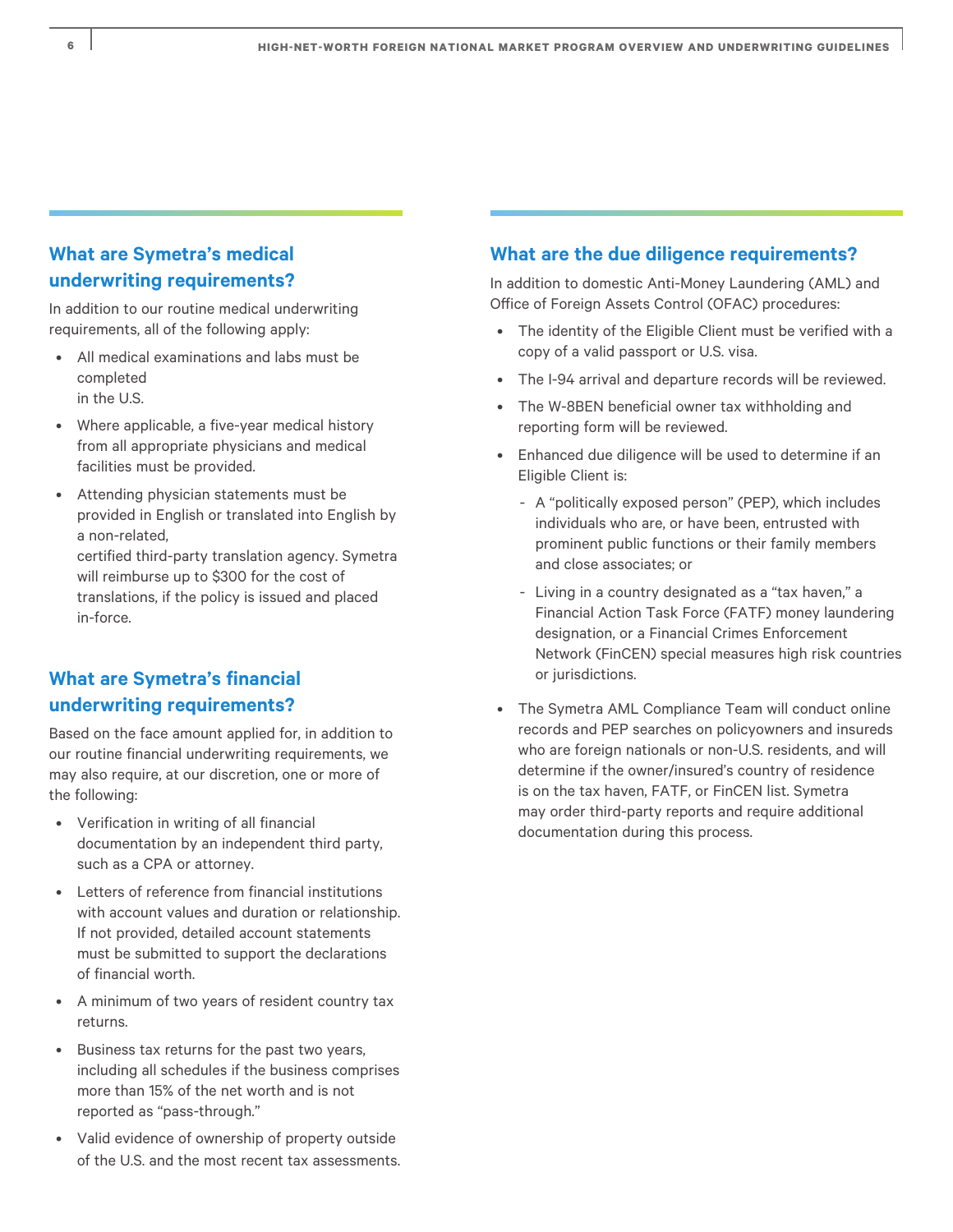# **Is premium finance allowed in the high-net-worth foreign national market?**

- Premium finance of high-net-worth foreign national cases is available for an Eligible Client with a net worth of at least \$5 million and an annual income of at least \$200,000.
- For additional information, please review the Premium Financing Guidelines (LIM-1419) and Premium Financing Checklist (LIM-1420).

# **What are the guidelines for post-issue communications?**

- All post-issue communications regarding the policy, including premium notices, will be mailed to a street address of record in the U.S. A post office box address is not an acceptable address of record.
- The policy's death benefit is payable in USD to a U.S. mailing address or a U.S. bank account.
- We strongly suggest European Union customers direct all correspondence to their U.S.-based *Attorney-in-Fact*.

# What are Symetra's underwriting parameters?

|                             | "A" Countries                    | "B" Countries                    | "C" Countries                    |
|-----------------------------|----------------------------------|----------------------------------|----------------------------------|
| Eligible issue ages*        | $18 - 75$                        | $18 - 75$                        | 18-70                            |
| <b>Available products</b>   | Fixed permanent, variable & term | Fixed permanent, variable & term | Fixed permanent, variable & term |
| <b>Risk classes</b>         | All risk classes                 | Preferred and Standard           | Standard                         |
| <b>Maximum table rating</b> | Table D                          | Table D                          | Table D                          |
| Capacity                    | \$20 million                     | \$20 million                     | Facultative only                 |
| Jumbo limit                 | \$35 million                     | \$35 million                     | \$35 million                     |
| Minimum face amount**       | \$1 million                      | \$1 million                      | \$1 million                      |

We require full underwriting for the high-net-worth foreign national market. Other types of underwriting are not allowed.

- \* Minimum issue ages may vary by product. Please refer to the specific product facts sheets for more information.
- \*\* Minimum face amount is \$1 million for each policy. Smaller policies can not be combined to meet the minimum requirement.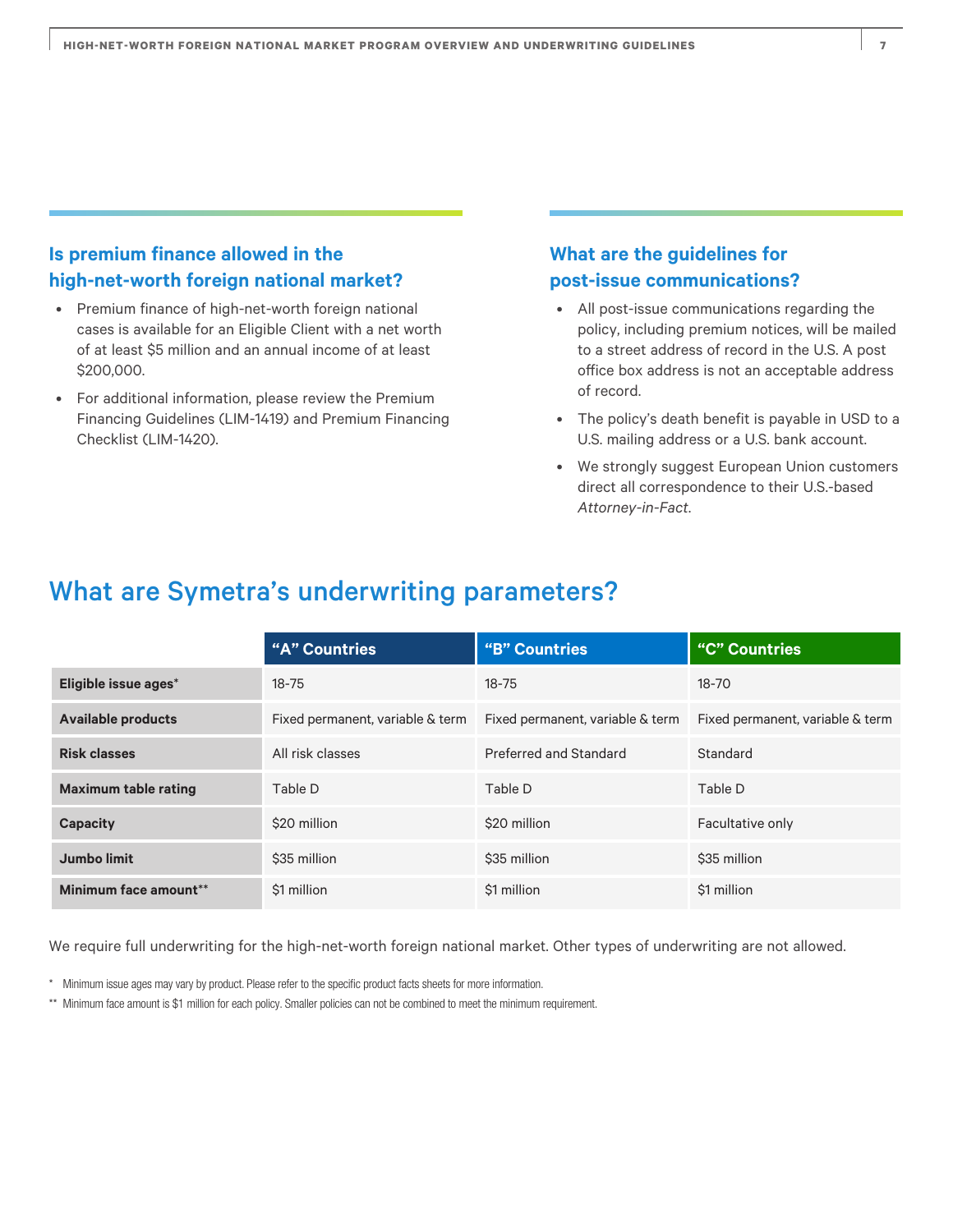# **Symetra country code classification list and capacity**

Country lists and/or ratings and capacity will change as world conditions change. At its discretion, Symetra may change a country's rating and/or capacity at any time. Check with Symetra's underwriting department prior to submitting a case. For countries not shown below, coverage is not available.

Eligible countries may change as laws change or Symetra becomes aware of such changes in these countries prohibiting or restricting the ability of their residents and citizens to buy, own or purchase U.S. life insurance.

### **"A" Countries**

| American Samoa                | Denmark                 | Latvia                      | Poland                         |
|-------------------------------|-------------------------|-----------------------------|--------------------------------|
|                               |                         |                             |                                |
| Andorra                       | Dominica                | Liechtenstein               | Portugal                       |
| Anguilla                      | Estonia                 | Lithuania                   | Qatar                          |
| Antigua and Barbuda           | <b>Falkland Islands</b> | Luxembourg                  | <b>Saint Kitts and Nevis</b>   |
| Argentina                     | Finland                 | Macau                       | Saint Lucia                    |
| Aruba                         | France                  | Malaysia <sup>3</sup>       | Saint Vincent & the Grenadines |
| Australia                     | French Polynesia        | Malta                       | San Marino                     |
| Austria                       | Germany                 | Marshall Islands            | Singapore                      |
| Bahrain                       | Greenland               | Martinique                  | <b>Sint Maarten</b>            |
| Barbados <sup>8</sup>         | Grenada                 | Mauritius                   | Slovakia                       |
| Belgium                       | Guadeloupe              | Monaco                      | Spain                          |
| Bermuda                       | Hong Kong               | Montenegro                  | Sweden                         |
| <b>British Virgin Islands</b> | Hungary                 | Montserrat                  | Switzerland                    |
| <b>Brunei</b>                 | Iceland                 | <b>Netherlands</b>          | Taiwan                         |
| Canary Islands                | Ireland                 | <b>Netherlands Antilles</b> | <b>Turks and Caicos</b>        |
| Cayman Islands <sup>8</sup>   | Ireland (Northern)      | New Caledonia               | U.S. Virgin Islands            |
| Chile                         | Israel <sup>1</sup>     | New Zealand                 | <b>United Arab Emirates</b>    |
| Cook Islands                  | Italy                   | Northern Mariana Islands    | United Kingdom                 |
| Costa Rica                    | Japan                   | Norway                      | Uruguay                        |
| Curacao                       | Korea, South            | Oman                        | <b>Vatican City</b>            |
| Cyprus                        | Kosovo <sup>2</sup>     | Palau                       | Virgin Islands                 |
| Czech Republic                | Kuwait                  | Panama <sup>8</sup>         |                                |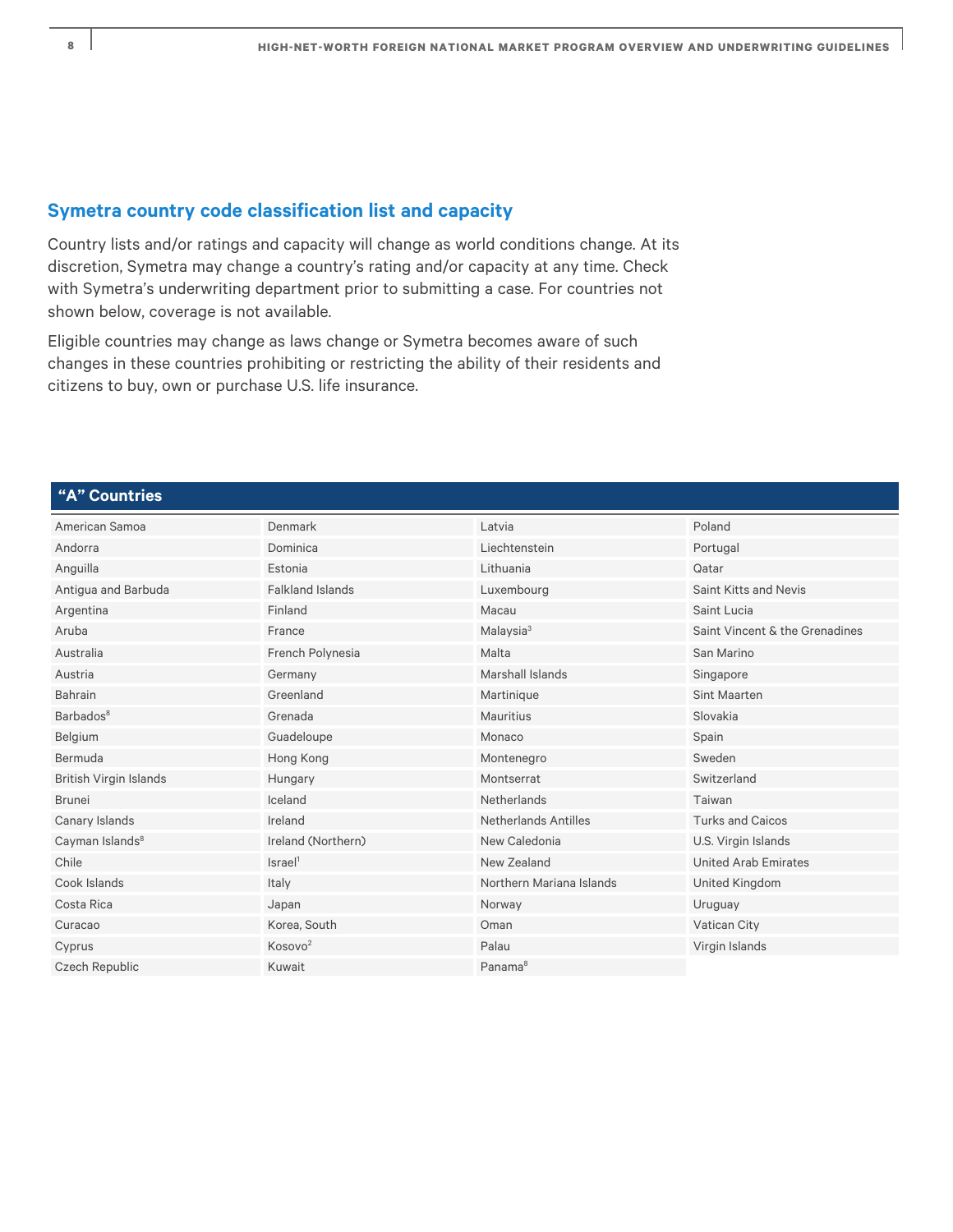

# **"B" Countries**

| Algeria                 | Dominican Republic                    | Kazakhstan          | Saudi Arabia    |
|-------------------------|---------------------------------------|---------------------|-----------------|
| Armenia <sup>4</sup>    | Ecuador                               | <b>Maldives</b>     | Seychelles      |
| Azerbaijan <sup>5</sup> | <b>Federated States of Micronesia</b> | Mexico <sup>7</sup> | Solomon Islands |
| <b>Bahamas</b>          | Fiji                                  | Moldova             | Suriname        |
| Bhutan                  | French Guiana                         | Mongolia            | Thailand        |
| <b>Brazil</b>           | Georgia <sup>6</sup>                  | Morocco             | Tonga           |
| Cape Verde / Cabo Verde | Indonesia                             | Paraguay            | Vietnam         |
| China                   | Jamaica <sup>8</sup>                  | Peru                |                 |
| Colombia                | Jordan                                | Samoa               |                 |

## **"C" Countries (Facultative only)**

| <b>Belize</b> | 'I Salvador | londuras | Philippines  |
|---------------|-------------|----------|--------------|
| Bolivia       | ;uatemala   | India    | South Africa |

<sup>1</sup> Except Gaza Strip/West Bank.

2 Individual consideration with Serbia borders.

3 Individual consideration in some areas.

4 Except disputed Nagorno-Karabakh region.

5 Except Nagorno-Karabakh.

6 Except Abkhazia and S. Ossetia.

7 Individual considerations for Sinaloa, Colima, Michoacán, Guerrero and Tamaulipas.

<sup>8</sup> Individual consideration and additional internal review.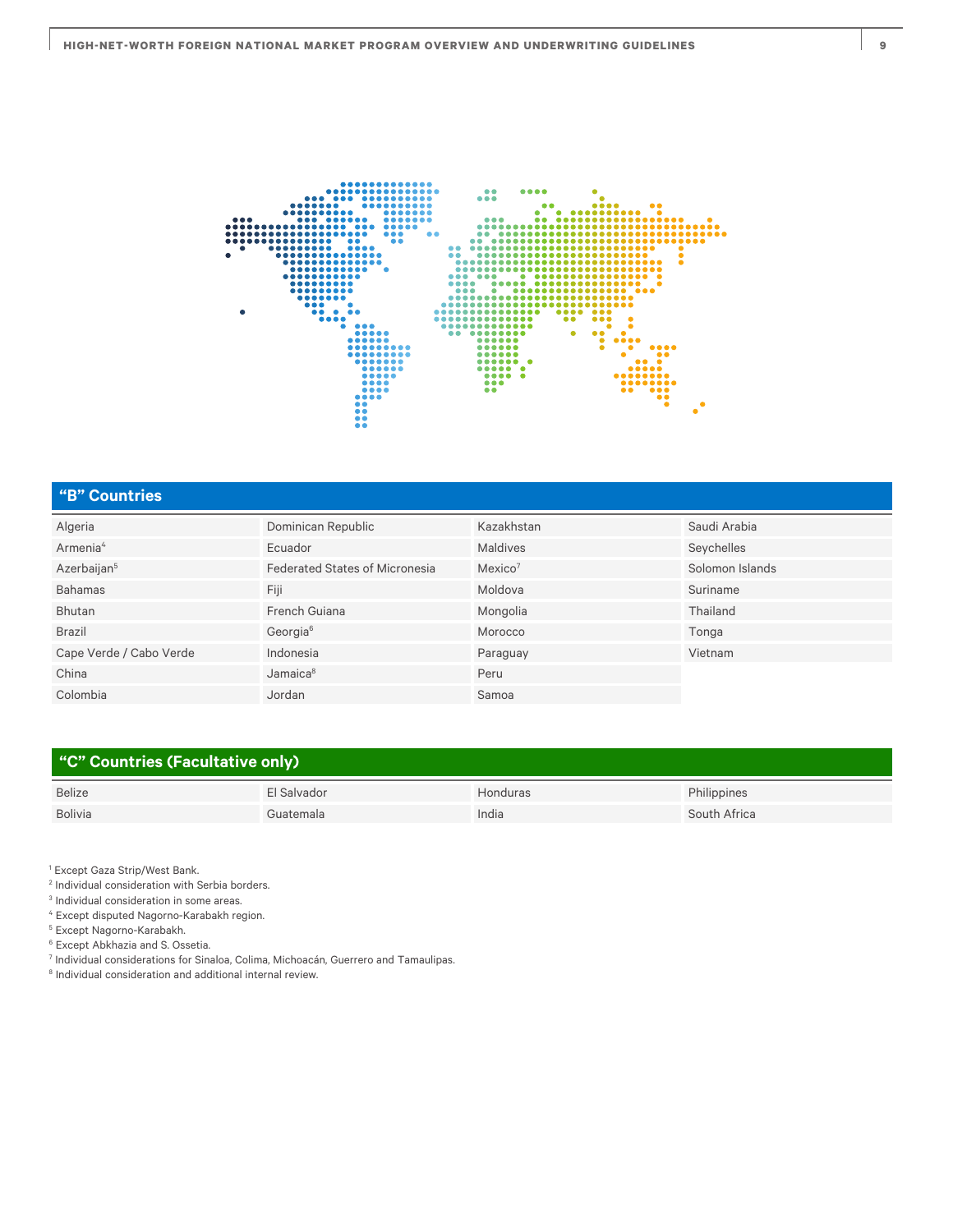|                                     | <b>Eligible issue</b><br>ages from 15 days<br>up to age 3 | <b>Eligible issue</b><br>ages from age 3<br>up to age 15 |
|-------------------------------------|-----------------------------------------------------------|----------------------------------------------------------|
| <b>Available</b><br>products        | Check product issue<br>ages and availability.             | Check product issue<br>ages and availability.            |
| <b>Risk classes</b>                 | Juvenile only                                             | Juvenile only                                            |
| <b>Minimum</b><br>face amount       | \$100,000*                                                | \$100,000*                                               |
| <b>Maximum</b><br>face amount       | \$100.000*                                                | \$500,000*                                               |
| Parent's<br>minimum<br>face amount* | \$1 million                                               | \$1 million                                              |

\* Unless state laws mandate different maximum limits.

# **Juveniles**

Coverage for juveniles is available and all of the following requirements apply:

- The juvenile must be a U.S. citizen and have a valid U.S. passport or U.S. birth certificate.
- A copy of the passport main pages or the U.S. birth certificate must be submitted with the life insurance application.
- An APS will be required on all cases.
- At least one parent must have life insurance coverage with Symetra and comply with all of our program qualification requirements. This is a mandatory requirement.\*
- The owner of the policy must be a parent. A copy of the owner's passport must be submitted with the life insurance application.
- All initial and subsequent premium payments must be paid in U.S. dollars from a U.S. bank account held in the name of the policyowner.
- Coverage is only available for "A" and "B" countries.

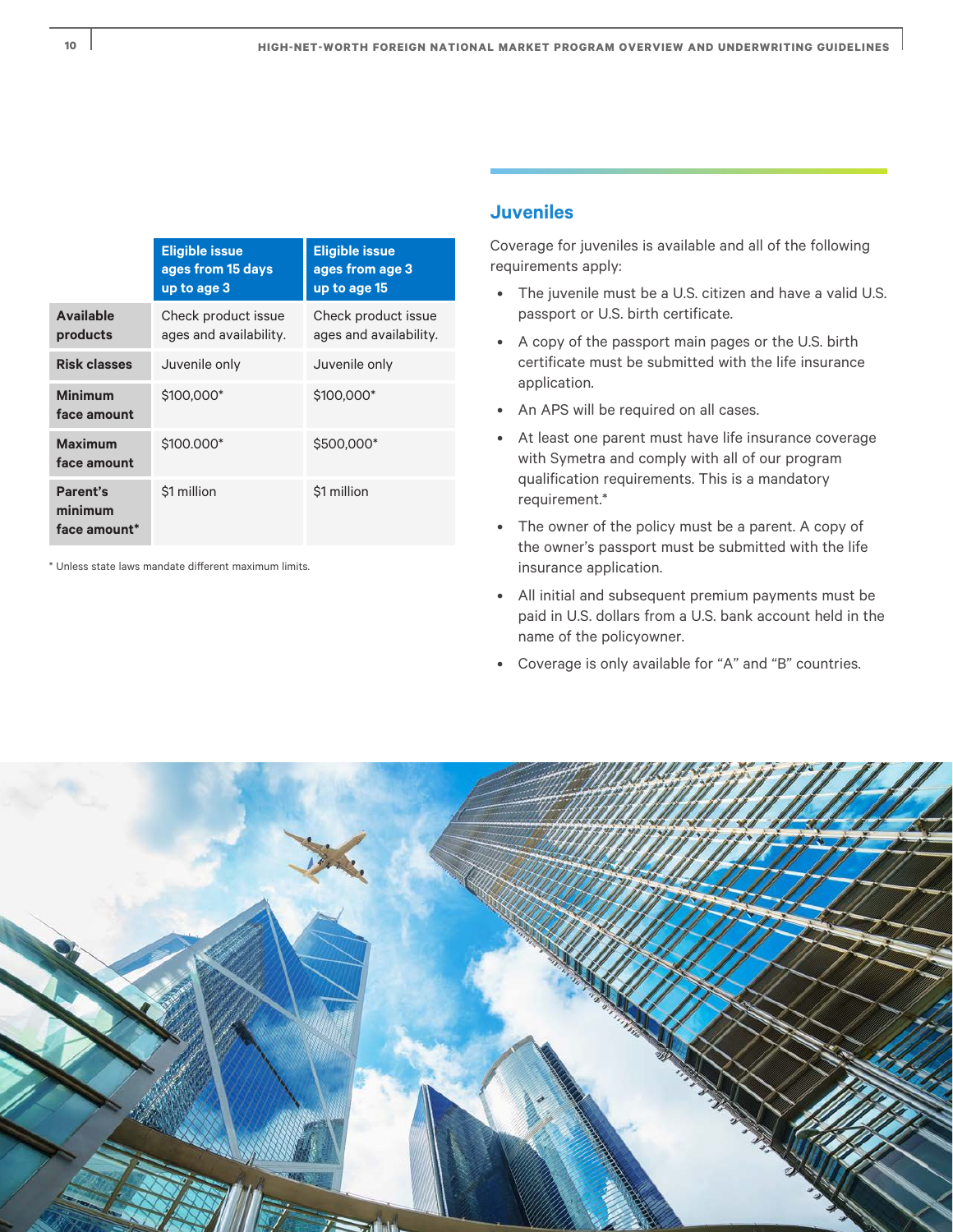# Why Symetra?

We love what we do. Symetra provides annuities, life insurance and employee benefits that help people live with financial security and confidence, and we've done it for more than 60 years. Like our icon—the swift—we're quick, hardworking and nimble in serving our customers. We can help your financial future take flight.



**Three guiding principles form the foundation for how we make decisions: Value, Transparency and Sustainability—or VTS. Simply put, VTS defines how we do business inside and out. What does it mean?**

- **Value:** Products and solutions people need at a competitive price backed by dedication to excellent customer service.
- **Transparency:** We communicate clearly and openly so people can understand what they are buying.
- **Sustainability:** Our products stand the test of time. We're financially disciplined so we'll be here when customers need us.

**To learn more about Symetra, visit [www.symetra.com.](http://www.symetra.com)**